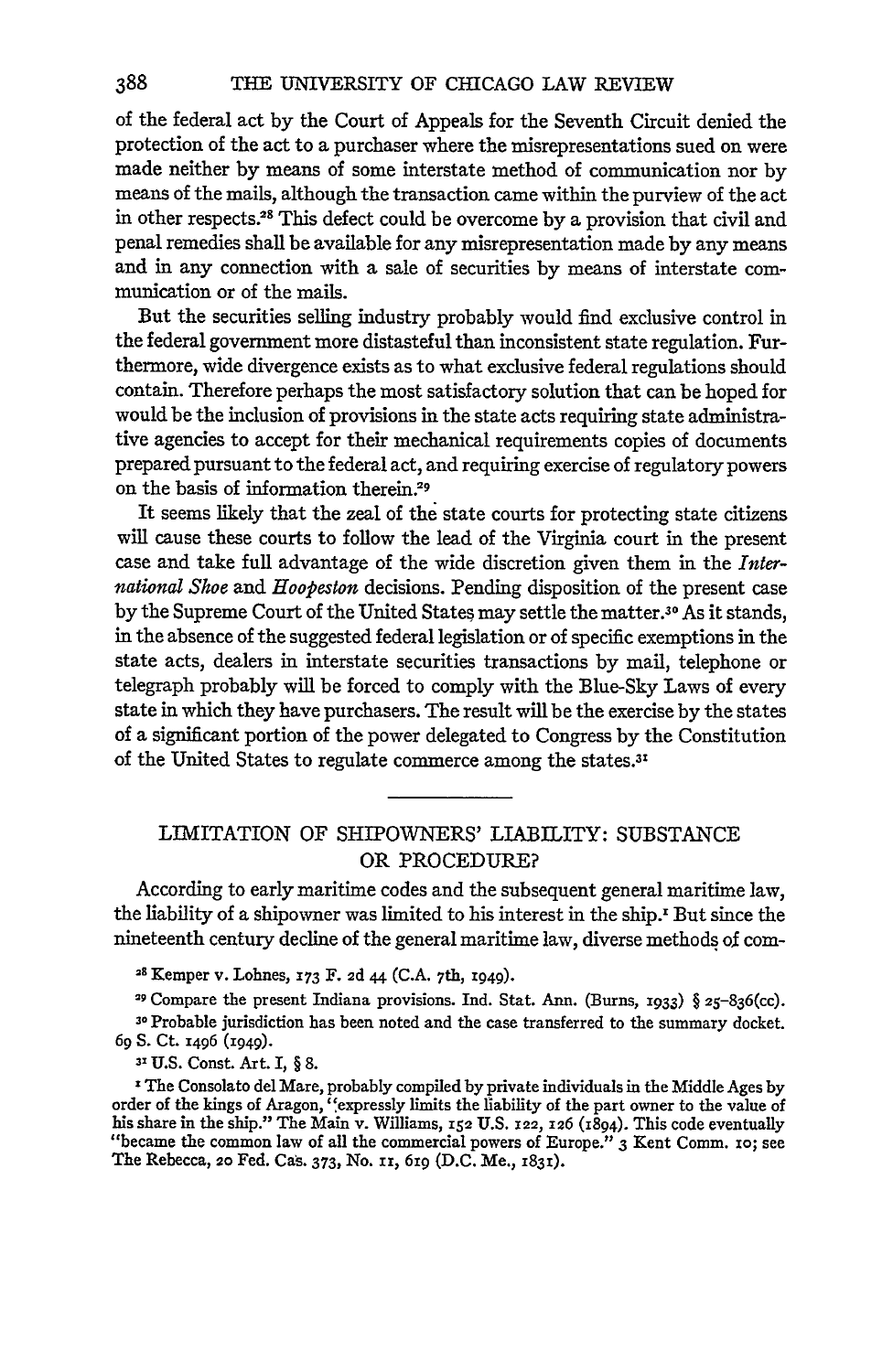puting the limit have been developed in different countries.<sup>2</sup> Conflict-of-laws problems have been the result. The solution of these problems may be found in the application of choice-of-law rules which tell the forum whether it should decide a legal problem by its own law or by the law of some other jurisdiction. However, even if the forum is referred to the law of another jurisdiction by its choice-of-law rules, it will not apply that portion of the foreign law which is classified for the purpose of conflict of laws as procedure. Whether limitation of shipowners' liability should be classified as substance or procedure is the problem raised by the recent case of *Black Diamond v. Stewarl.3* There an American ship, while proceeding down the Schelde river in the territorial waters of Belgium, collided with a British steamer. The British ship sank with all her cargo and her chief steward was killed. In backing away from the wreck it had caused, the American ship damaged the bank of the Schelde. The United States as owner and the Black Diamond Steamship Corporation as bareboat charterer, upon being pressed with claims of approximately  $r, \infty, \infty$ , and anticipating the filing of more claims, brought a petition for a limitation of liability. If the American limitation were to be applied, the petitioners' liability could be no more than \$1,000,000, the value of the ship.<sup>4</sup> The petitioners insisted, however, that their liability was limited by the law of Belgium, inasmuch as the tort occurred in Belgian waters and the general choice-of-law rule is that problems of the law of torts are to be decided according to the law of the place where the alleged tort occurred. Under Belgian laws a shipowner's liability may not exceed the product of eight British pounds sterling multiplied by the tonnage of the ship, which in the case at hand would amount to \$325,ooo. The matter at issue in the appeal to the Supreme Court was the amount of the bond to be filed where the applicable substantive liability limit was in doubt. The Court of Appeals for the Second Circuit had thought that the amount of the bond and the applicable liability limit bore no relation to each other.6 The Supreme Court, through Jus-

2 In addition to the growth of divergencies as to the kind of damage for which the shipowner's liability would be limited, the English and Uniform Convention systems, both widely copied, base the liability limitation upon the product of a constant sum of money multiplied by the tonnage of the ship. For detailed studids of the different systems see 3 Benedict on Admiralty § 543 **(294o);** Kuhn, International Aspects of the Titanic Case, **9** Am. **J.** Int. L. 336 ('9zs); Sprague, Limitation of Ship Owners' Liability, 12 N.Y.U.L.Q. Rev. 568 **(2935);** Maritime Law Association, Report on History and Present Status of Domestic and Foreign Laws Concerning Limitation of Shipowner's Liability (1935); see also The Main v. Williams, **i52** U.S. **122** (1894).

3336 U.S. 386 (1949).

**<sup>4</sup>**R.S. § 4285, as amended 49 Stat. 1480 (1936), 46 U.S.C.A. § **z85** (Supp. 1949).

<sup>s</sup>Belgium has ratified the International Convention for the Unification of Certain Rules re- lating to the Limitation of the Liability of Owners of Seagoing Vessels, signed at Brussels on August **25, 1924.**

**<sup>6</sup>The** court of appeals found that the petitioners had "impaled themselves on the horns of a dilemma." The dilemma arose in the following manner: The statute provides that "[t]he vessel owner, within six months after a claimant shall have given to or filed with such owner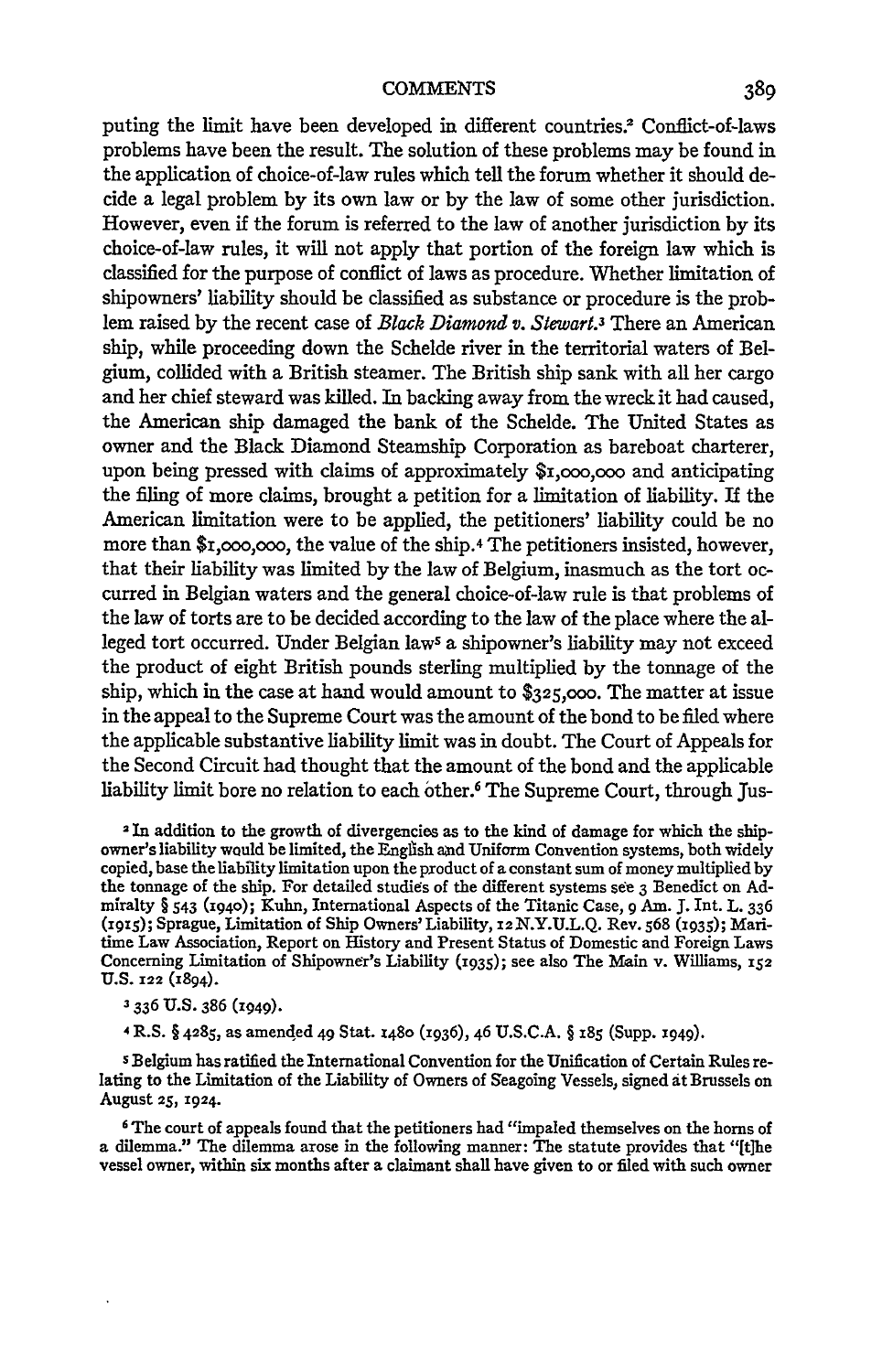tice Frankfurter, reversed the decision, remanded the case, and instructed that "the question of what law governs the substantive limit of liability should be determined upon remand in advance of the proof of individual claims." He left to the lower court the determination of the proper law governing the substantive limit, saying that "if it is the law of Belgium that the wrong creates no greater liability than that recognized by the Convention of i924, we cannot, without more, regard our own statutes as expanding the right to recover.... If, on the other hand, the Convention merely provides procedural machinery by which claims otherwise created are brought into concourse and scaled down to their proportionate share of a limited fund, we would respect the equally well settled principle that the forum is not governed by foreign rules of procedure. We leave open the choice between these opposing hypotheses. Nor do we mean to imply that these apparently clear-cut alternatives are exhaustive."7

It would appear that justice Frankfurter has misstated the "well settled principle" of the conflict of laws concerning substance and procedure, for these terms as used in the conflict of laws are exhaustive alternatives. Had the correct

Justice Frankfurter was able to resolve the dilemma by reasoning that "a sum equal to the amount or value of the interest of such owner in the vessel or freight," as used in R.S.  $\S$  4285, means the substantive limit of the owner's liability. However, even though under Justice Frankfurter's interpretation of the statute the petitioners could file the smaller bond if their substantive limit of liability were below the vaIue of their interest in the ship and freight, in the case at hand the applicable substantive limit was the issue in question. Justice Frankfurter therefore required the Black Diamond Steamship Corporation to post a bond for the value of the ship and freight, "not because § 4285 demands it, but as an exercise of its power to preserve the *status quo* pending appeal." Black Diamond v. Stewart, 336 U.S. 386, 399 (1949). Justice Jackson, dissenting, pointed out that "[o]ur statute is clear: § 4283 fixes the maximum liability at ship plus freight and § 4285 sets the minimum security at the same figure. To provide any other limit of liability or sec

**7** Black Diamond v. Stewart, 336 U.S. 386, 396 (i949).

written notice of claim, may petition a district court of the United States of competent juris-<br>diction for limitation of liability within the provisions of this chapter, as amended, and the<br>owner (a) shall deposit with t liability should be limited to \$325,oo by application of the Belgian statute. They concluded that although their ship was worth \$r,oooooo they should only be required to put up a bond of **\$325,000.** Otherwise, they reasoned, the only result which would follow from any bond over **\$325,000** would be excess profit for the bonding companies. The Circuit Court relied upon three decisions: The Aquitania, 2o F. **2d** 457 **(C.C.A. 2d, 1927);** Curtis Bay Towing Co. v. Tug Kevin Moran, **159** F. **2d 273** (C.C.A. **2d,** 1947); The George W. Fields, **237** Fed. 4o3 (D.C. N.Y., i915). These three decisions held that where aggregate claims against a shipowner can by no possibility exceed the value of the ship, a proceeding under R.S. § 4285 would not lie. The Circuit Court thought that the petitioners had impaled themselves upon the horns of a dilemma because, "[i]f in fact the limit of all their liabilities is **\$325,000** and their ship is worth \$i,ooo,ooo, they have no right to commence such a proceeding as this at all, and are confined to asserting their privilege as a defense to any suits which may be brought against them.... If on the other hand they are wrong and the liabilities may go beyond **\$325,000,** on their own argument the bond they propose is too small." United States v. Stewart, **167** F. 2d **308, 309** (C.C.A. **2d,** 1948).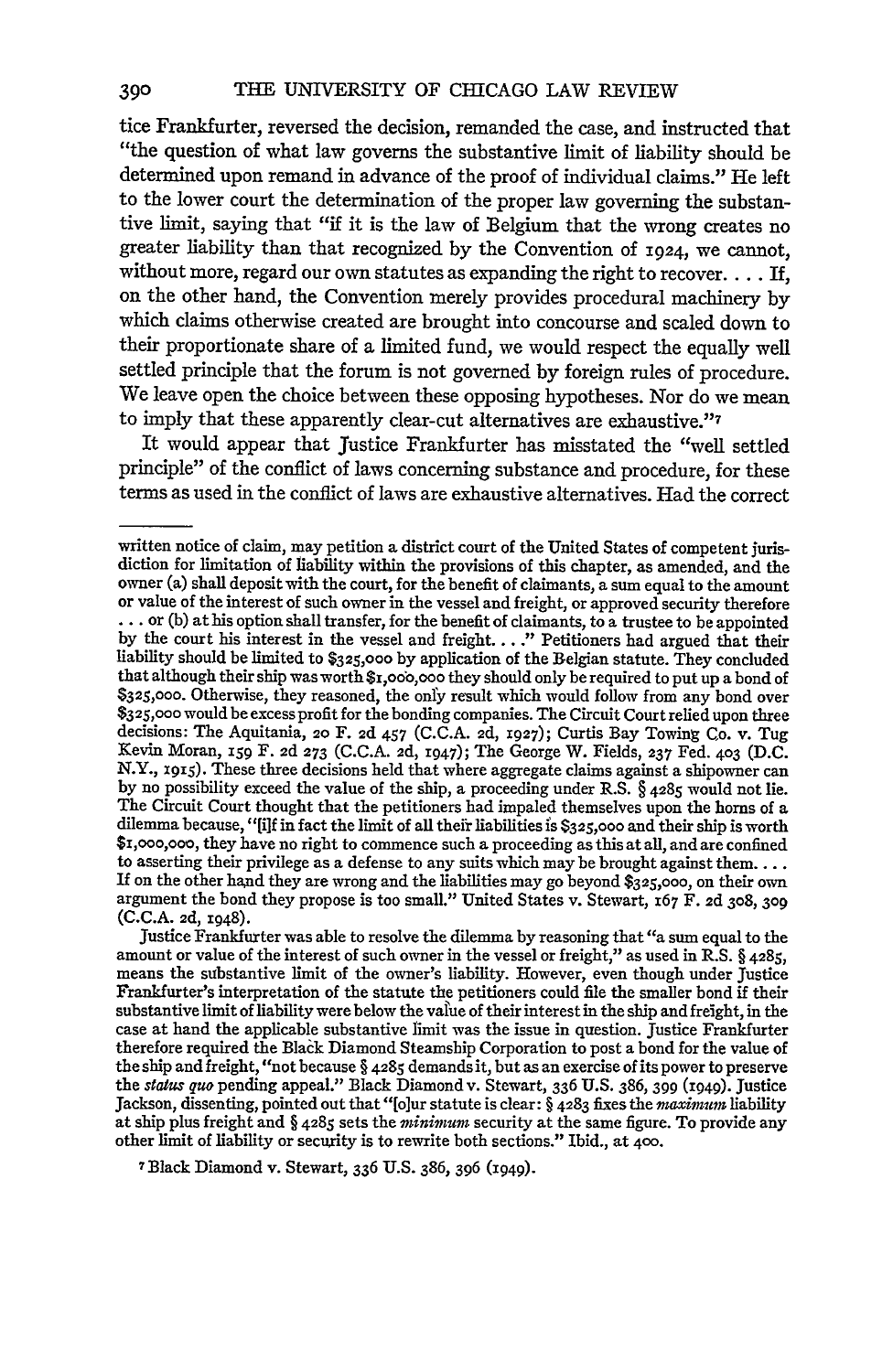### COMIAENTS **391**

test for classifying foreign legal rules been applied, the problem of determining the amount to which the liability of a shipowner may be limited would be classified as one of substantive law. This result is supported by an analysis of the theory of choice-of-law rules as accepted by leading modern authorities.<sup>8</sup>

Conflict-of-laws doctrines are based essentially on the concept of justice. Laws are said to be just by a particular society if they correspond to the moral and social value judgments which are held by that society. In almost every society one of the most important of these value judgments is that men's reasonable expectations ought to be fulfilled. Where the law differs from one jurisdiction to another three special types of expectation reasonably arise. First, since people often engage in transactions which have contacts with more than one jurisdiction, they reasonably expect that legal controversies which contain significant contacts with foreign jurisdictions will be adjudicated by the forum. In the second place, people expect that the obligations arising from any event will be adjudicated in a uniform way, no matter where the case may happen to be litigated. Finally, people frame their expectations with reference to the legal system with which their legal relationships have the most significant contacts at the time of the event in question, and expect that the law of that jurisdiction will govern those relationships.

Conflict-of-laws rules are an attempt to fulfill these expectations. The first type was met by the development of modem jurisdictional rules. The last two can be fulfilled only when courts will occasionally decide cases by the law of another jurisdiction. Choice-of-law rules lead to this result, for they tell the forum to what law it should look to decide a particular legal problem. These rules are applied by the court only after it has "characterized" the various legal problems in a case, for choice-of-law rules are formulated in terms of particular legal problems. For example, to determine whether a defendant is liable for negligently striking and injuring the plaintiff, a court would first classify the question as a problem of the law of torts. To determine what law to apply to the case, the court would then look to the choice-of-law rule for problems of the law of torts and would find that such problems are decided according to the law of the place where the alleged tort occurred. After the proper law has been selected for each legal problem of the case, the court must then decide the extent to which this law is applicable. In the vast majority of cases, all the significant contacts are with the forum, and the court does not hesitate to apply the local law in its entirety. For if it is just that the forum's law should apply to a legal problem, it is just that the entire law of the forum should be used so that particular rules will not be applied out of their context within the system. Likewise, if the parties' justified expectations are dependent upon foreign law, that law, except for choice-of-law rules, should be applied in its entirety. This enables the forum

**8** The analysis developed here is a synthesis of the views presented in the following works: Hancock, Torts in the Conflict of Laws c. iv (1942); Rabel, The Conflict of Laws: A Comparative Study vol. **11,** c. **27** (1947). See also Stumberg, Principles of Conflict of Laws 148 (1947); Cook, "Substance" and "Procedure" in the Conflict of Laws, 42 Yale L.J. **333 (1933).**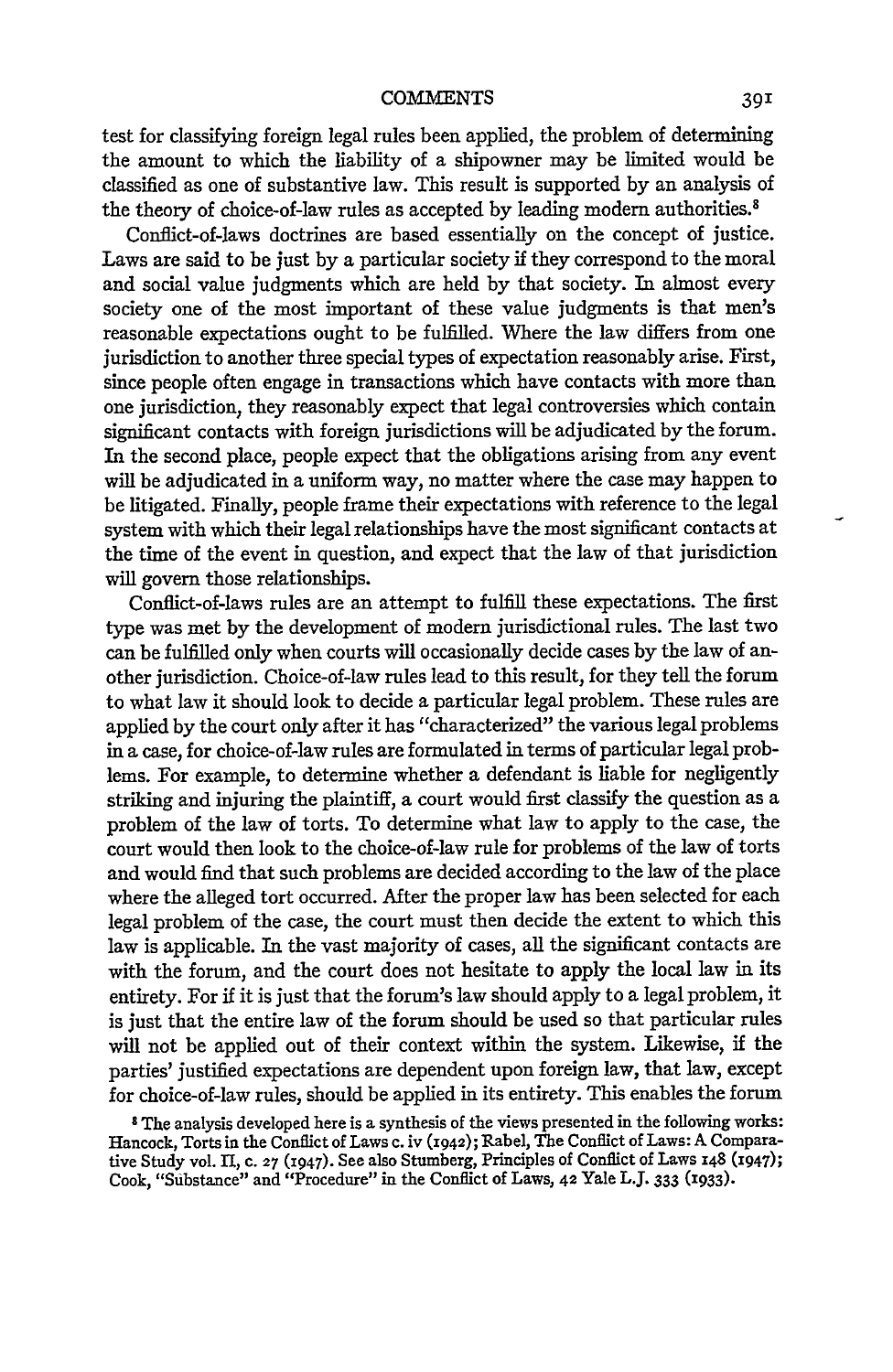to achieve the same result as would have been reached had the case been litigated in the foreign jurisdiction.9

Three limitations, often confused in practice, may be placed upon this otherwise sweeping reference. First, a statute of the forum may have displaced the otherwise applicable choice-of-law rules by declaring that regardless of the significant contacts of the case the law of the forum is to be applied. Second, where the forum does not wish to decide a case in a fashion entirely contrary to local notions of justice, it may refuse to enforce the foreign law on grounds that it would violate the public policy of the forum. This public policy may be found embodied in a statute, in the case law of the jurisdiction, or merely in the judges' interpretations of community sentiment. The third limitation arises insofar as application of the foreign law would involve taking steps for which the forum's courts are not organized or equipped. For example, if referred to French law an American court would not be able to carry on the trial in the French language as is required by French law and would properly refuse to enforce that rule. When the forum refuses to apply a foreign rule of law on this ground, it classifies that rule as procedural and applies the corresponding rule of its own. Otherwise, the foreign rule of law is classified as substantive and is applied by the forum. It is obvious, therefore, that as used in the conflict of laws the words substance and procedure are exhaustive alternatives.

Taken in its context in the *Black Diamond* case, Justice Frankfurter's statement that "the forum is not governed by foreign rules of procedure,"<sup>10</sup> indicates that he thinks the proper test for classification of a foreign legal rule as substantive or procedural lies in an analysis of the function of the rule in the foreign legal system. However, no matter what the significance of the shipowner's liability limit in the Belgian legal system, had the case been litigated in Belgium the Belgian courts would have applied their own limitation, unless, of course, under their choice-of-law rules, they would have been referred to some other legal system. Likewise, it would be illogical for the forum to refer to foreign law in order to achieve uniformity of decision and thereby to fulfill justified expectations of the parties to the dispute, and then refuse to apply a particular rule of the forum law merely because the foreign jurisdiction for some reason entirely unconnected with the case at hand classified its rule as procedural. It would be equally illogical to classify a foreign rule as procedural merely because the forum had previously labeled the type of rule as procedural for some purpose unconnected with the conflict of laws.

It is important to note that when a court classifies a foreign rule as procedural, it is refusing to step completely into the shoes of the foreign courts.

**<sup>9</sup>** This is not to forget, of course, that a single case may have more than one legal problem in it, and that consequently the forum may be referred to more than one foreign law. See Buckeye v. Buckeye, **203** Wis. 248, 234 N.W. 342 *(i931),* where the court failed to see this problem. The case was criticized in **31** Col. L. Rev. 884 (1931); 44 Harv. L. Rev. **1138** ('93 **x);** 29 Mich. L. Rev. **1072 (i93i);** 79 U. of Pa. L. Rev. 8o4 **(i93i);** 6 Wis. L. Rev. **103** (1931).

**<sup>&#</sup>x27;0** 336 U.S. 386, 396 (1949).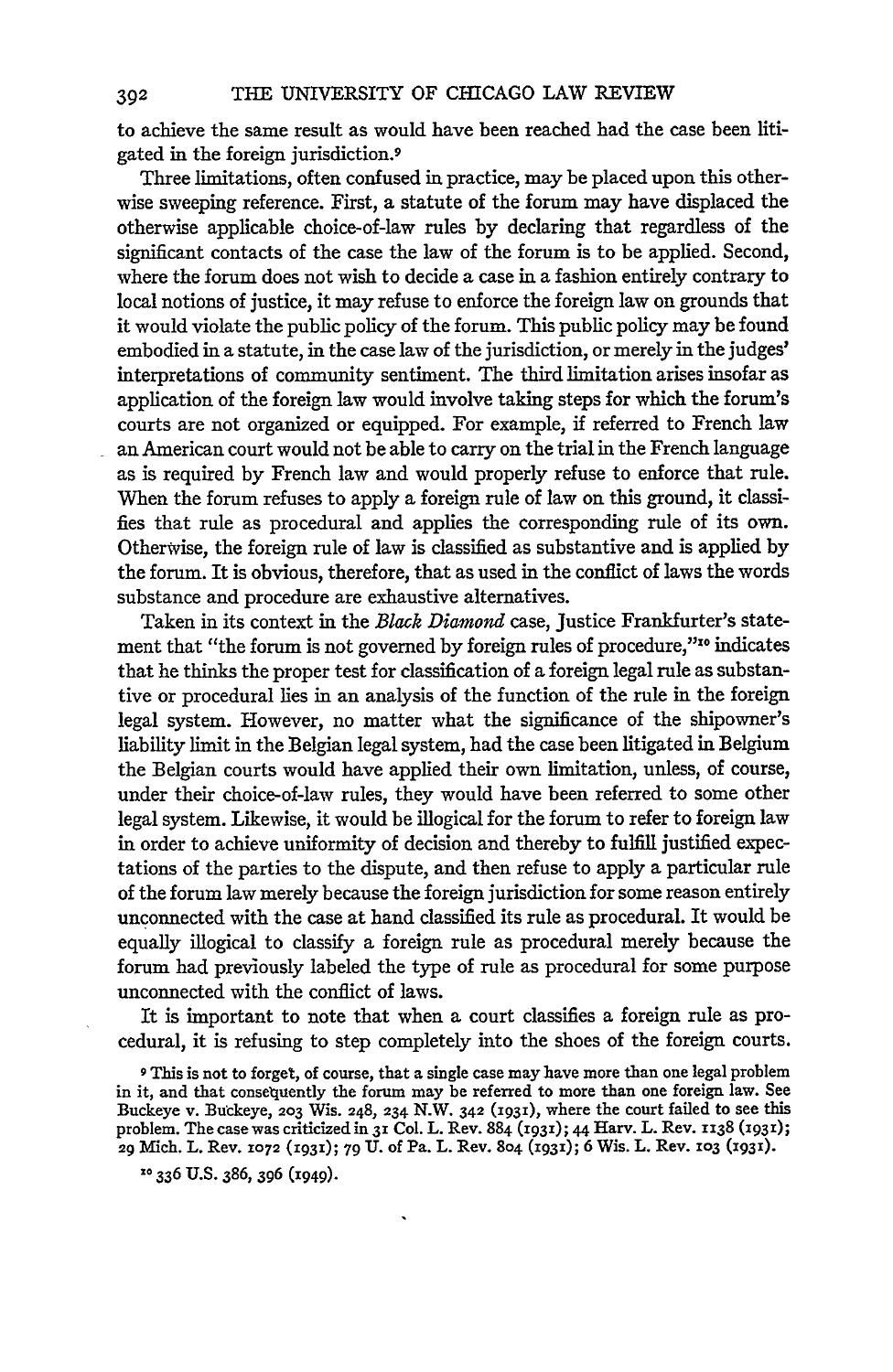## **COMMENTS**

This refusal cannot be supported by any notions of justice relevant to the particular case at hand, because, by hypothesis, the court has looked to the foreign law in order that the case might be decided in accordance with its "proper" law. Thus, the forum ought to restrict the classification of problems as procedural as much as is compatible with the effective administration of justice.

Turning to the problem of determining to what extent the limitation of a shipowner's liability is a matter of substance or procedure, it follows that the rule stating the maximum amount of liability should be classified as substantive to the extent that the application of a foreign liability limit would not interfere in any way with the smooth running of the American judicial machinery. It is true that in every legal system the limitation of liability is part of a complicated legislative scheme. But this should not be cause for hesitation since the distinction between the substantive and procedural rules within the statutes is quite simple. The actual monetary limitation may easily be abstracted from all the provisions which would interfere with those rules of the forum that indicate by what steps the shipowner may obtain a liability limit. Thus the notices to be sent and the various papers to be made out are part of the forum's machinery which has been set up to handle this specific situation. Deviation from these rules might indeed be inconvenient. Application of the actual monetary limit itself, however, presents no such difficulties.

An analysis of the results of classifying the determination of the amount of a shipowner's liability limit as procedural fortifies the above answer. If procedural, then the jurisdiction with the highest limit becomes a haven for claimants, while the jurisdiction with the lowest limit will become desirable to shipowners. The owner of a ship which has caused some damage races for a lowliability port. The claimant tries to catch the shipowner in a high-liability port. Uniformity in this situation is impossible and the mere existence of such a race should not be countenanced by any rational legal system. On the other hand, if the limitation is substantive the rights and duties are fixed as of the moment of the occurrence of the controversial event. This result is in accord with the majority of continental European courts, which do not hesitate to apply the foreign limitation of liability as a matter of substance.<sup>11</sup>

If the foregoing analysis is correct, *The Titanic <sup>2</sup>*should be re-examined. The British ship Titanic on her maiden voyage from England struck an iceberg on the high seas and sank. The owners petitioned for a limitation of liability in an American court. The case of *The Scotland<sup>13</sup>* previously had decided that foreign shipowners could obtain a limitation of liability in American courts, and had indicated by dicta that the law of the flag would govern the existence of the owner's liability where the accident was on the high seas. Thus the question for decision in *The Titanic* was whether British law applied to the limitation of liability as well as to the existence of liability, or whether the American limita-

**11** Rabel, op. cit. supra note 8, at 353.

**X2 233 U.S. 718 (1914). 13 105 U.S. 24 (188i).**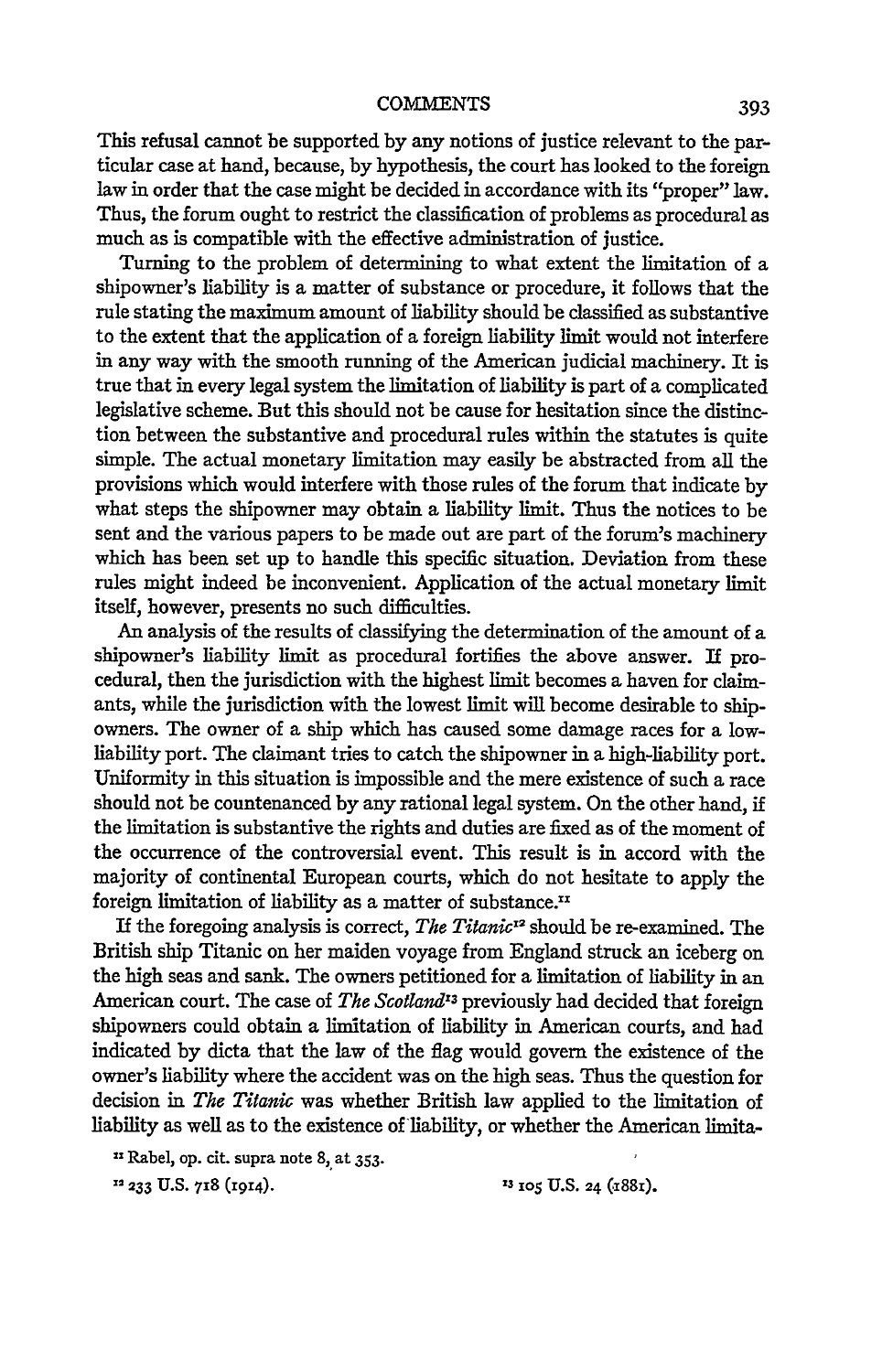tion of liability would govern irrespective of the law to which choice-of-law rules would otherwise refer. Since the American statute has left the scope of its application unformulated, the Supreme Court had to resort to general principles. justice McKenna thought that *The Scotland* authorized application of the British limitation of liability. Although Justice Holmes, for the majority, reasoned that under the *The Scotland* the American statute should be applied, his conclusion appears questionable. In *The Scotland* Justice Bradley had addressed himself to different problems-whether British or American law governed the existence of liability and whether a foreign shipowner could avail himself of the American limitation of liability machinery.

So the problem remains: Upon what ground did *The Titanic* refuse to apply the British limitation of liability, which by general choice-of-law rules would have been applied? As previously stated, there are only three types of limitations upon an otherwise applicable reference to foreign law. Therefore, *The Titanic* must have held either that the American statute required that American law be applied regardless of the otherwise applicable choice-of-law rule; or that the application of the foreign limitation would be contrary to the public policy embodied in the statute; or finally, that limitation of liability must be classified as procedure.

The choice is not readily apparent. A study of *The Titanic* opinion and of a similar case, *Emery v. Burbank*,<sup>14</sup> decided nineteen years earlier when Holmes was a judge of the Massachusetts Supreme Court, leads to the conclusion that he did not have the distinctions clearly in mind. In both cases, faced with a statute of undetermined scope, Holmes resolved the ambiguity in favor of broad application without articulating an analytical argument. *The Titanic* may perhaps best be explained by noting that Holmes failed to make any distinction between the provisions of the limitation statutes which outline the steps to be taken by a shipowner in obtaining a liability limit, and the substantive limit itself. Faced with the choice of applying the British statute in its entirety or the American statute, he would be naturally inclined to favor the American statute; for American judicial machinery was not organized to take all the various steps required by the British statute.

The *Black Diamond* case gives the Supreme Court the opportunity to choose -in a sense has already forced the choice-between the three types of limitations. The Court appears to have rejected the view that the American statute substitutes its provisions for the otherwise applicable choice-of-law rules, by stating in the *Black Diamond* opinion that "if, indeed, the Belgian limitation attaches to the right, then nothing in *The Titanic* stands in the way of observing that limitation."<sup>15</sup> By remanding the case and instructing the lower court to determine whether the Belgian limitation of liability is a matter of substance or procedure, the Supreme Court has implicitly denied that *The Titanic* decided that problem, and the Court has become implicitly aligned with the authorities holding that *The Titanic* was a "public policy" decision. Yet it is difficult to con-

X4 **J63** Mass. **326, 39 N.E. 1026** (t895). **s <sup>3</sup> <sup>3</sup> 6 U.S. 386, 395 (1949)-**